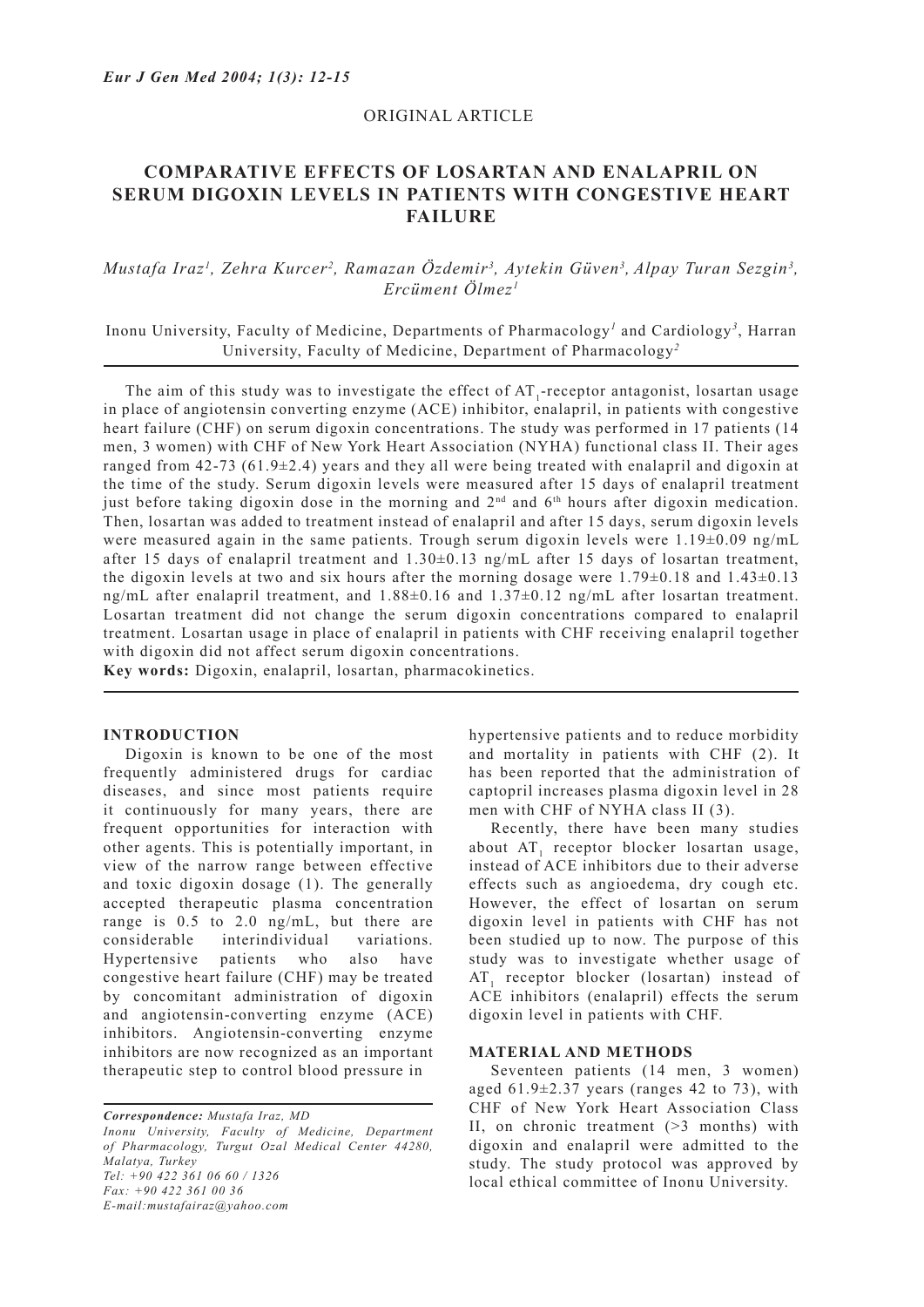

**Figure 1. Serum digoxin levels (mean ± SEM) (ng/ml) in patients with CHF at 0., 2. and 6. hours treated with enalapril or losartan throughout the therapy regimen.**

All patients gave their written informed consent to participate in the study. Body weights of the patients ranged from 65 to 80 kg. None of the subject had a history of hepatitis within the past 3 years.

 No subject had abnormal findings regarding AST, ALT, albumin, total protein, and complete blood count. Each patient received oral doses of digoxin 0.25 mg (Digoxin, Novartis) and enalapril 10 mg (Enapril, Ilsan) once daily at 8 a.m. for 15 consecutive days. Then, the same patients started to receive oral doses of losartan 50mg (Cozaar, Merck Sharp&Dohme) once daily at 8 a.m. instead of enalapril for 15 consecutive days.

The measurements of serum digoxin levels were done prior to medications, two hours and six hours after the medications because of the fact that oral administration of digoxin may reach the blood peak level after two hours from the beginning. On the other hand, the plato level of plasma digoxin can be reached at the time after 6 hours from the beginning. The elimination half life of digoxin has been suggested to be 1.5 to 2 days (4). Blood samples for digoxin assay were immediately centrifuged, serum fraction separated and then digoxin levels were determined by automated analyser by using commercial kits (Dade Behring Viva, Lieberbach, Germany).

Data were analyzed by paired Student's t test for parametric data with the SPSS 10.0 program; p<0.05 was used as level of significance. All findings are expressed as mean value  $\pm$  standard error of mean (SEM).

#### **RESULTS**

Digoxin-enalapril and digoxin-losartan co-administrations were well tolerated, and no safety problems were encountered during

either digoxin-enalapril or digoxin-losartan periods. The serum levels of digoxin for all periods prior to medication  $(0)$ , and  $2<sup>nd</sup>$  and 6th hours after the medications are shown in Figure 1.

The serum digoxin levels were  $1.19\pm0.09$ ng/mL and 1.30±0.13 ng/mL at 0. time in enalapril and losartan periods, respectively. The digoxin levels after  $2<sup>nd</sup>$  and  $6<sup>th</sup>$  hours were 1.79±0.18ng/mL and 1.43±0.13ng/mL in enalapril period as co-administrated drug, and 1.88±0.16ng/mL and 1.37±0.12ng/mL in losartan period as co-administrated drug, respectively. Digoxin levels in enalapril and losartan periods were not significantly different from each other at  $0.$ ,  $2<sup>nd</sup>$  and  $6<sup>th</sup>$ hours  $(P>0.05)$ .

#### **DISCUSSION**

In this prospective study, digoxin and enalapril were used for 15 consecutive days and then losartan was used in place of enalapril for another consecutive 15 days. It was showed that plasma digoxin level was not affected at the end of the treatment procedure. Due to the lack of baseline data for digoxin alone in this study, any possible addictive effect of enalapril or losartan on digoxin level with respect to only digoxin administration can not be verified. However, in a previous study by Douste-Blazy at al.(5) no interactive effect of once-daily doses of 20 mg of enalapril given for 30 days was seen in seven patients with CHF, despite a small and non-significant rise in serum creatinin levels.

Digoxin has been co-administrated with ACE inhibitors and  $AT_1$  receptor antagonists because the renin-angiotensin system plays a central role in hypertension and congestive heart failure. It commonly produces side effects because the margin between the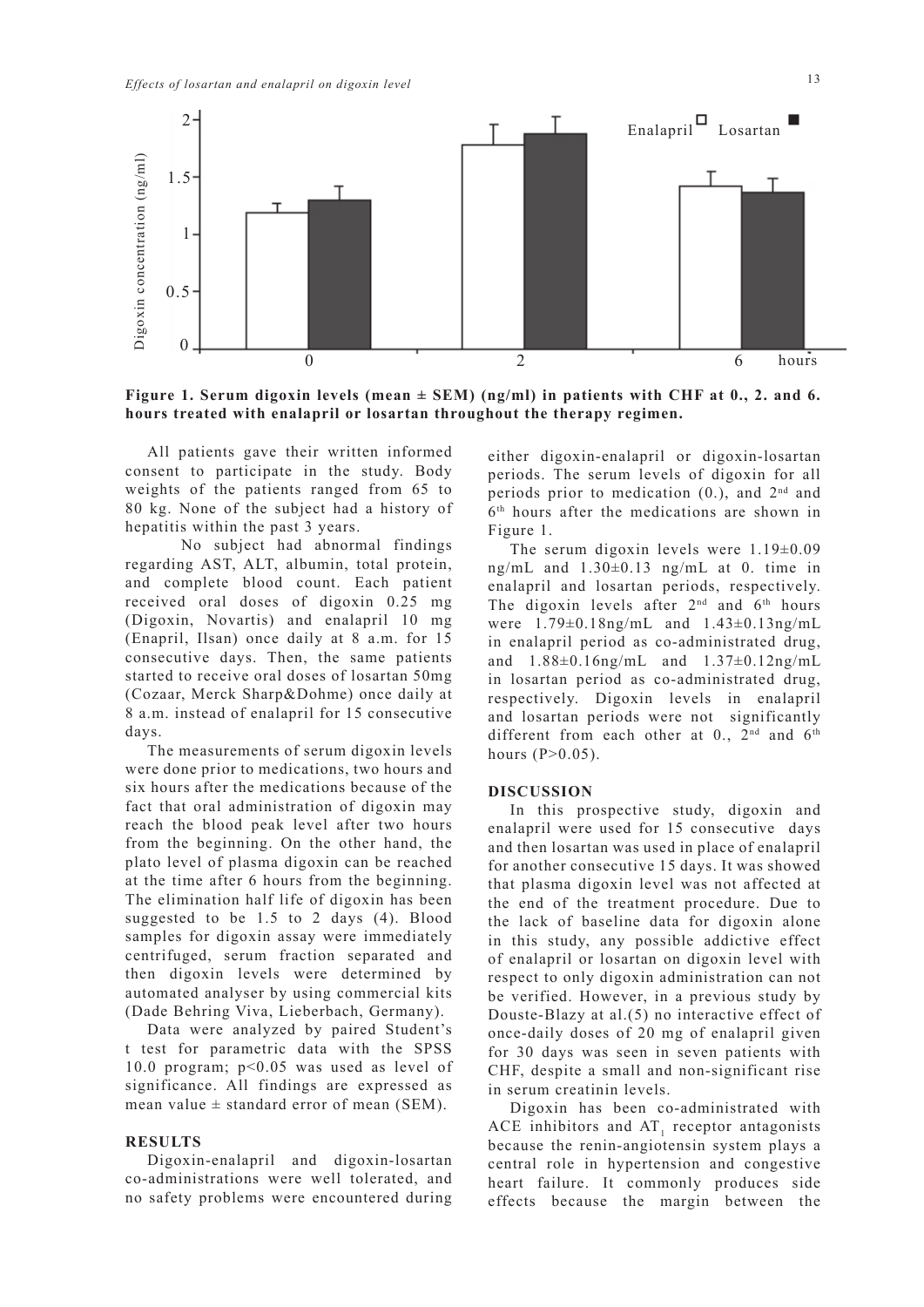therapeutic and toxic doses are narrow; plasma concentrations of digoxin in exceeding 2 ng/ mL are considered to be an indication that the patient is at special risk although there is considerable interindividual variation. There have been many fatalities, particularly due to cardiac toxicity (4). There may be interactions between digoxin and drugs which alter its absorption, interfere with its excretion, or have additive effects on the myocardium.

Many reports have demonstrated that adverse effects may arise when certain drugs for hypertension and congestive heart failure are co-administrated with digoxin. When quinidine (6), verapamil, propafenon (7), amiodaron (8), nitrendipine (9), alprazolam (10) flecainid (11), ibuprofen (12) elevations in plasma digoxin levels and subsequent digoxin toxicity can be seen. On the other hand, diltiazem (13), urodipil (14), mexiletine, procainamid and rarely disopyramide do not effect plasma digoxin levels (11,15).

Until further data are available, the much larger body of data showing the benefits of ACE inhibitors in heart failure supports their routine use as first line agents. Conversely, although the present data do not allow the conclusion that  $AT_1$  receptor blockers are equivalent to ACE inhibitors, it appears reasonable to use  $AT$ , receptor blockers as an alternative in patients intolerant to ACE inhibitors. Large trials are in progress that may provide more definitive data regarding the relative role of ACE inhibitors and AT. receptor blockers in the treatment of heart failure  $(16)$ .

There are very few reported studies of other ACE inhibitors. Cleant et al.(17) showed a 20% increase in the mean serum digoxin level of a group of patients suffering from CHF after the addition of captopril to the treatment regimen. Nevertheless, a single oral dose of 20 mg of Lisinopril had no significant effect on the pharmacokinetics of a single 0.25 mg dose of digoxin in 12 healthy young men, even though a non-significant tendency for increased renal clearance of digoxin was noted (18). Daily dose of 5 mg ramipril for 14 days caused no change in mean serum digoxin level in 12 healthy volunteers (19).

In a study by Harder at al. (20), it was shown that plasma digoxin level had not been effected by co-administration of daily 10mg imidapril. Finally, 12 mg, 24 mg and 48 mg doses of spirasil were found to have no effect on the steady-state digoxin kinetics in 15 healthy volunteers (21).

Adverse effects of ACE inhibitors, especially dry cough, arise possibly from the accumulation of bradykinin.

 $AT_1$  receptor antagonists do not cause the dry cough. Therefore,  $AT_1$  receptor blockers may be a good alternative for the patients which have some adverse effects of ACE inhibitors. Although, losartan and other  $AT_1$  receptor blockers can be beneficial for patients with hypertension and congestive heart failure, current evidence of digoxin and losartan interaction is still scarce.

Olmesartan has been shown to have no clinically important pharmacokinetic interaction with digoxin (22). Also, De Smed at al. (23) reported that multiple 50 mg daily oral dose of losartan do not alter the pharmacokinetics of immunoreactive digoxin, following either intravenous or oral digoxin. Whereas, digoxin and losartan are absorbed from intestinal tract by the same transport system which is an ATP-dependent efflux membrane transporter involved in pharmacokinetics of many drugs in human (24). The excretion of these drugs is commonly achieved by the kidneys, furthermore, the coadministration of digoxin with losartan is well tolerated by healthy volunteers. But the effect of losartan on serum digoxin levels in patients with CHF has not been known hitherto.

In conclusion, for CHF patients losartan usage in place of enalapril together with digoxin in their therapy regimen did not affect serum digoxin levels.

#### **REFERENCES**

- 1. Johnson BF, Wilson J, Johnson J, Flemming J. Digoxin pharmacokinetics and spirapril, a new ACE inhibitor. J Clin Pharmacol 1991;31:527-30
- 2. The CONSENSUS Trial Study Group. Effects of enalapril on mortality in severe congestive heart failure: Results of the Cooperative North Scantinavian Enalapril Survival Study (CONSENSUS). N Engl J Med 1987;316:1429-35
- 3. Mazurek W, Haczynski J. Interaction of captopril and digoxin. Pol Tyg Lek 1993;48:834-5
- 4. Reynolds JEF: Martindale; The Extra Pharmacopoeia, Royal Pharmaceutical Society, London,1996,pp:852-6
- 5. Douste-Balzy P, Blanc M, Montastruo JL, Conte D, Cotonal J, Galinier F: Is there any interaction between digoxin and enalapril?. Br J Clin Pharmacol 1986;22: 752-3
- 6. Mordel A, Halkin H, Zulty L, Almog S, Ezra D. Quinidine enhances digitalis toxicity at therapeutic serum digoxin levels. Clin Pharmacol Ther 1993;53:457-